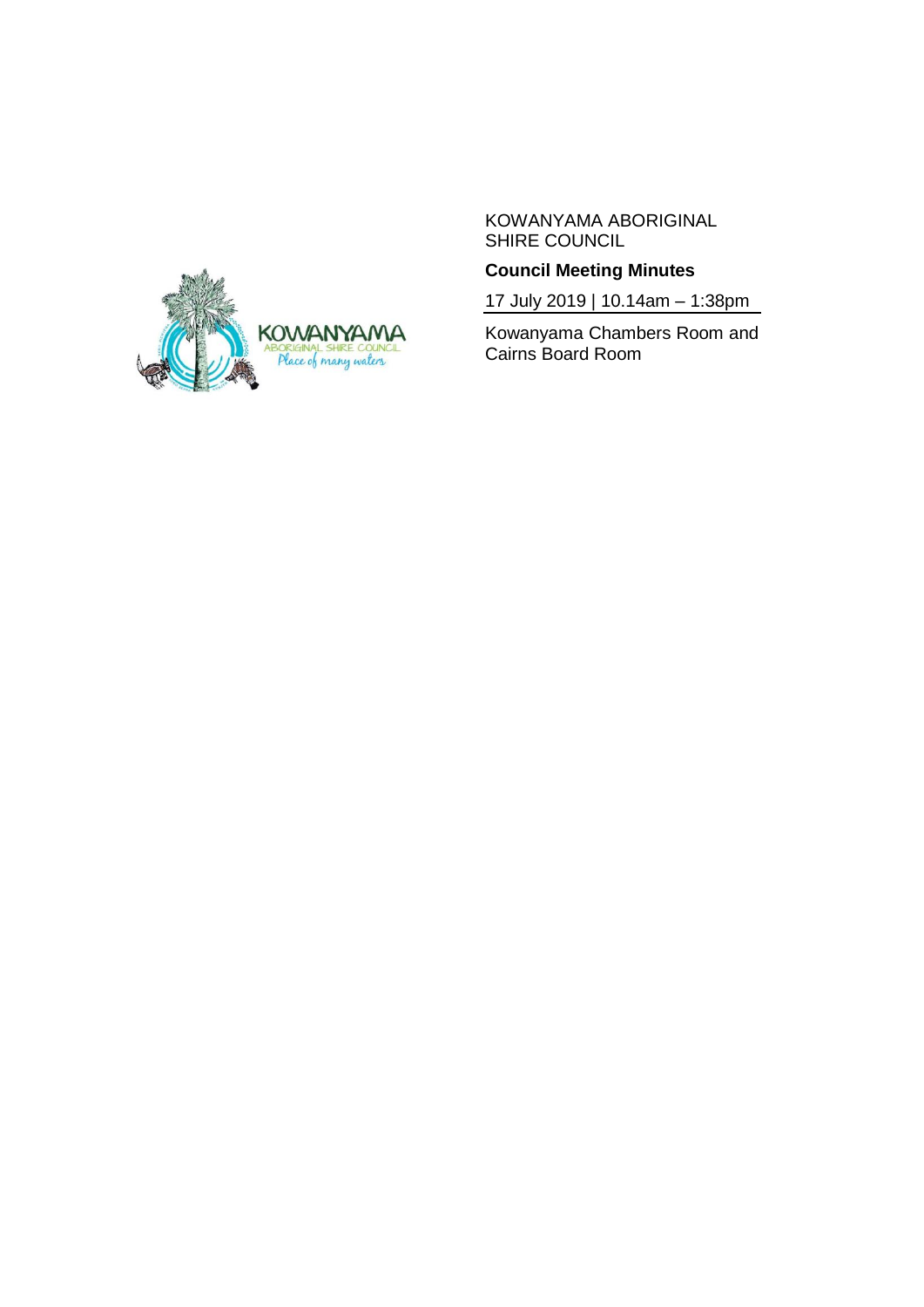# **Present:**

**Councillors** Mayor Michael Yam (Chair) Cr Aaron Teddy Cr Wendy Wust Cr John Fry

# **Executive**

Gary Uhlmann, Chief Executive Officer Katherine Wiggins, Executive Manager Governance and Operations (EMGO) Andrew Hay, Executive Manager Finance (EMF) Chris Delaney, Executive Manager Human Resources (EMHR) (12.50pm – 1:38pm)

# **Apologies**

Cr Territa Dick, Councillor Michelle Vick, Executive Manager Community Services (EMCS) Tom Corrie, Executive Manager Infrastructure, Works and Projects (EMIWP)

# **Other**

Kevin Bell, Manager Sports & Recreation/Youth Engagement & Multi-Purpose Centre (12:50pm – 1:38pm)

# **1) Welcome & Apologies**

The Mayor welcomed Councillors to the meeting.

| <b>RESOLUTION - That Council accept the apology from</b> | <b>Moved Cr Fry</b>                            |
|----------------------------------------------------------|------------------------------------------------|
| Cr Dick for absence at this meeting.                     | <b>Seconded Cr Yam</b>                         |
|                                                          | <b>All in Favour:</b><br><b>MOTION CARRIED</b> |

# **2) Updates to Councillor Register of Interest or Related Parties**

NIL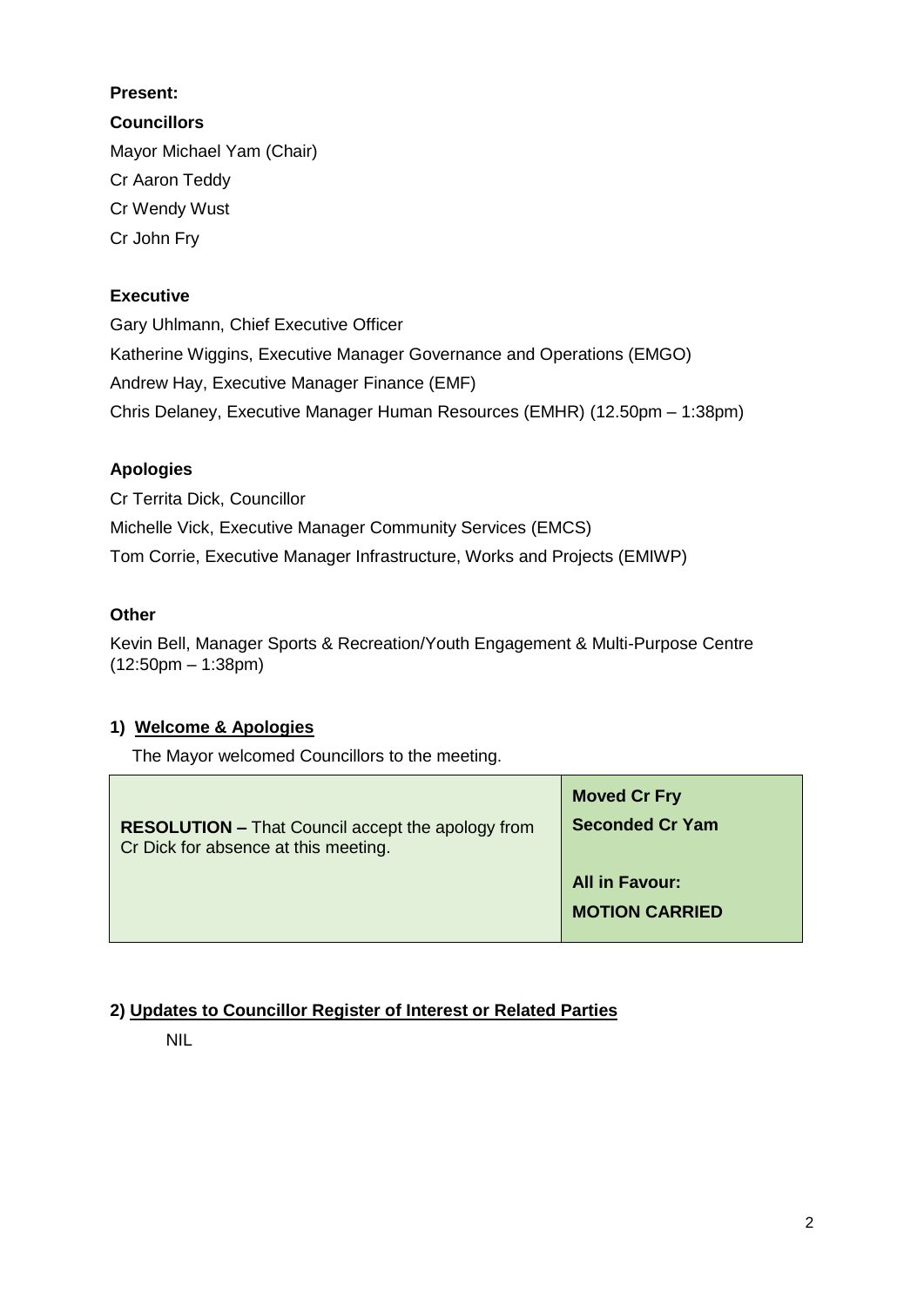## **3) Minutes from Previous Council Meetings**

It was noted that the minutes required amendment to the apologies and Debt write off.

| <b>RESOLUTION - Minutes</b>                                                                                                                                 | <b>Moved Cr Yam</b>                            |
|-------------------------------------------------------------------------------------------------------------------------------------------------------------|------------------------------------------------|
| <b>Minutes for June 2019 Council Meeting</b>                                                                                                                | <b>Seconded Cr Teddy</b>                       |
| That the minutes of the June 2019 Council meeting<br>be adopted as true and accurate with changes to be<br>made regarding the apologies and Debt write off. | <b>MOTION CARRIED:</b><br><b>All in favour</b> |

#### **Action Item**

CEO to liaise with Minister Ryan and the Premier regarding the official opening of the Men's Shed.

It was noted that the Corella population continues to pose risks to council assets and community safety.

### **Action Item**

EMGO to include Pest Management in the new Operational Plan.

### **Action Item**

CEO to contact Sports and Recreation for an update on the Rodeo planning.

#### **Action Item**

EMGO to add Cultural Events Calendar to the new Operational Plan.

#### **Action Item**

EMGO to draft a letter from Mayor Yam to the Minister of Health regarding moving the morgue from its current location.

### **4) Action Items from Council Meeting**

a) Ms Wiggins presented the actions from the June Council meeting.

b) Ms Wiggins presented the "All Current Action Items".

Councillors went through action items from previous meetings. No questions or comments were made on the outstanding items on The Register. Executive Team will continue working on the outstanding items to make sure that they are actioned in a timely manner.

*Cr Teddy left room at 11:11am, returned 11:13am.*

*Cr Yam left room at 11:15 am, returned 11:19am.*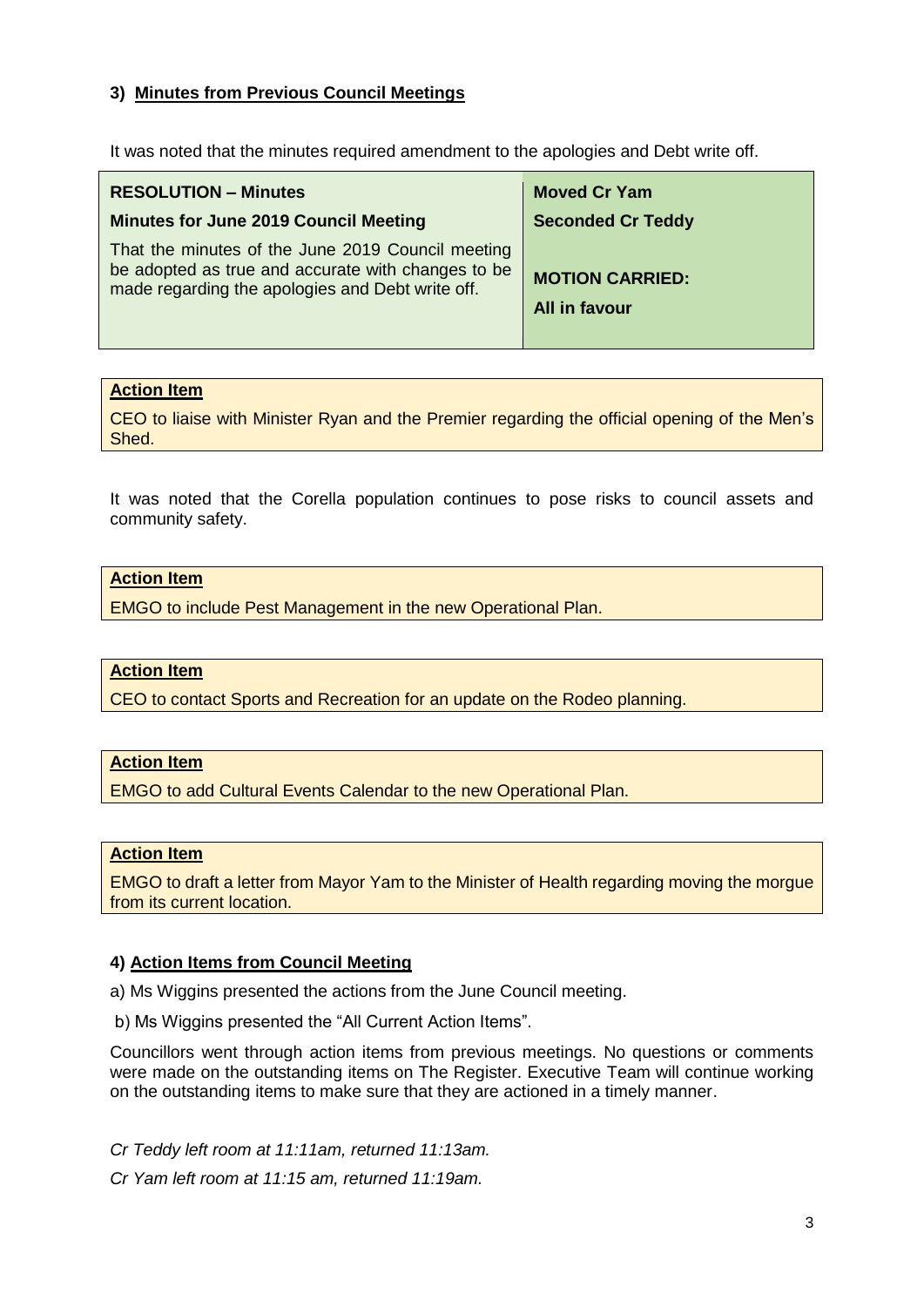# **5) Departmental Updates**

## **a) CEO Update**

Mr Uhlmann presented his report to council verbally.

Mr Uhlmann stated that he is working through priorities and proactive planning. He further stated that with planning Council will be in a better place this time next year regarding roads and the fire season.

Mr Uhlmann stated that he will be speaking with Executives to gain an understanding of their portfolios and then having sessions with Councillors individually regarding each of their portfolios.

It was stated that it would be beneficial for more young people to be involved in SES activities.

## **b) Governance and Operations**

Ms Wiggins provided a monthly update for Governance and Operations.

## **Operational Plan – 3 month review**

The current Plan will be extended for three months whilst the CEO reviews the Corporate Structure.

## **Operational Plan – Final Year update**

Council is required to provide a final year update on the progress towards our annual Operational Plan now that the financial year is complete.

## **Indigenous Land Use Agreement**

Following discussions with the PBC, we have agreed to develop an Indigenous Land Use Agreement together.

ILUAs can cover topics such as:

- native title holders agreeing to a future development
- how native title rights coexist with the rights of other people
- access to an area
- extinguishment of native title
- compensation
- employment and economic opportunities for native title groups
- cultural heritage
- mining

The ILUA will be negotiated with Council input, over the following weeks. In the interim of the ILUA all negotiations with the PBC on land matters are to be management by Executive Manager Governance and Operations.

### **Housing Allocation**

Council has been allocated \$2.35M to construct new housing in Kowanyama. An Agenda Paper will be presented to the August Council meeting to provide options on the allocation for the funds. Options include 1) focusing the funds on the construction of single dwellings, 2) larger family dwellings, or 3) a combination of both.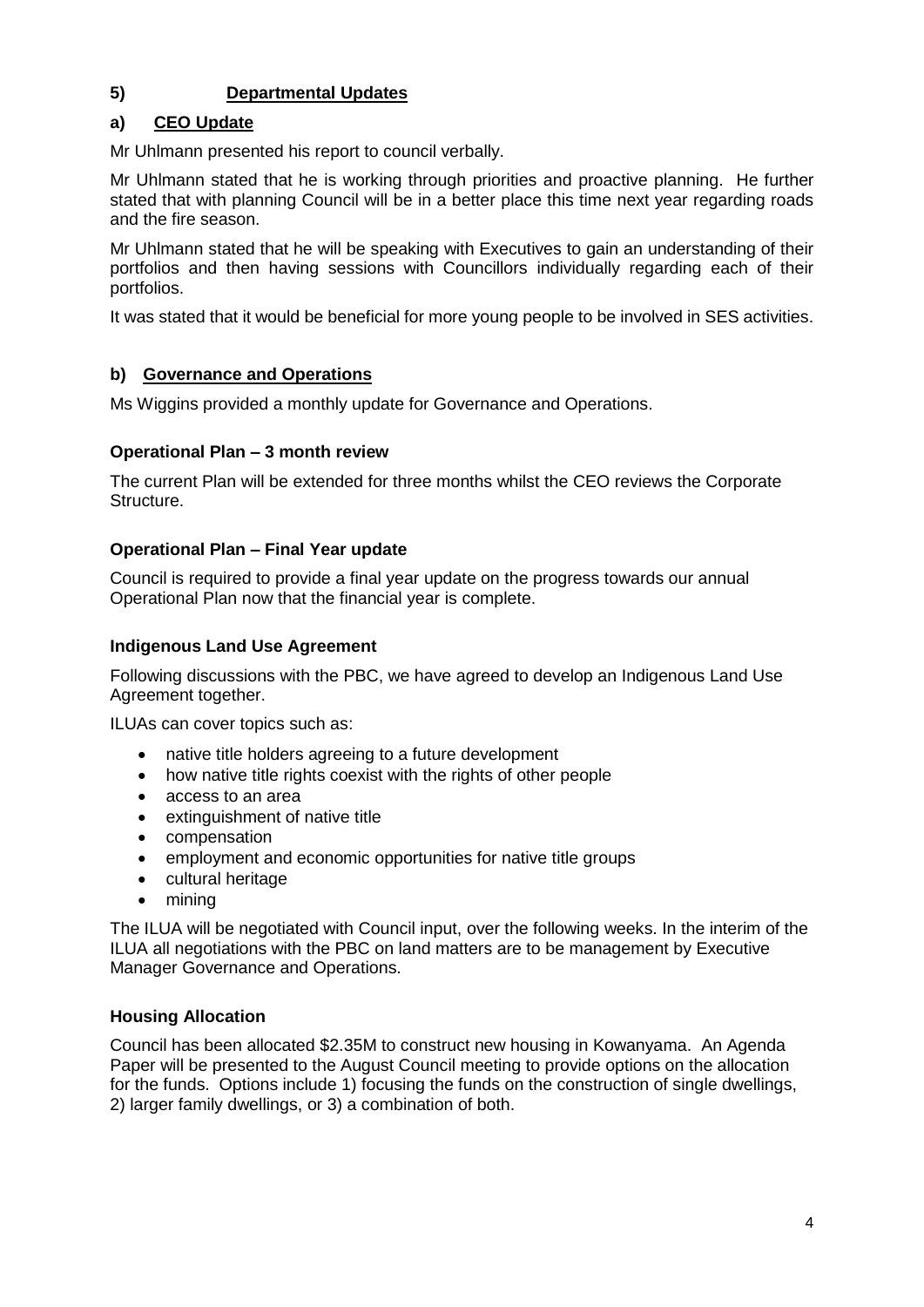## **Action Item**

EMGO to include the need for buildings compliant with disability legislation in housing proposal.

### **Memorandum of Understanding - Carpentaria Shire Council.**

Considering the development of a (MOU) with Carpentaria Shire Council.

#### **Country Closures**

The Executive are keen to formalize the processes for country closures in times of sorry business. Advice is sought from council on how the Executive can progress.

#### **Records Management Officer**

A Records Management Officer will be recruited in the following weeks.

#### **Project Officer**

A Project Officer will be recruited to in the following weeks.

#### **Action Item**

EMGO to contact Housing to request update on whether Council is still able to provide cultural feedback to social housing waitlist

*Council broke for morning tea 12:05pm – 12:15pm*

### **c) Finance**

Due to the End of the Financial Year work. Mr Hay didn't provide a report to Council.

There is a Budget Workshop this afternoon with Councillors and the CEO, EMF and EMGO.

#### **d) Infrastructure Works & Projects**

In Mr Corrie's absence Mr Uhlmann referred to the monthly update from Infrastructure, works and projects.

*Cr Fry left the room 12:42pm – 12:49pm.*

### **e) Community Services**

Mr Bell provided a monthly update for Community Services.

Community Services Line Managers and Coordinators are meeting once a month to share skills and review their budgets.

Council has met with DATSIP to participate in discussions around Health and Community Service Mapping.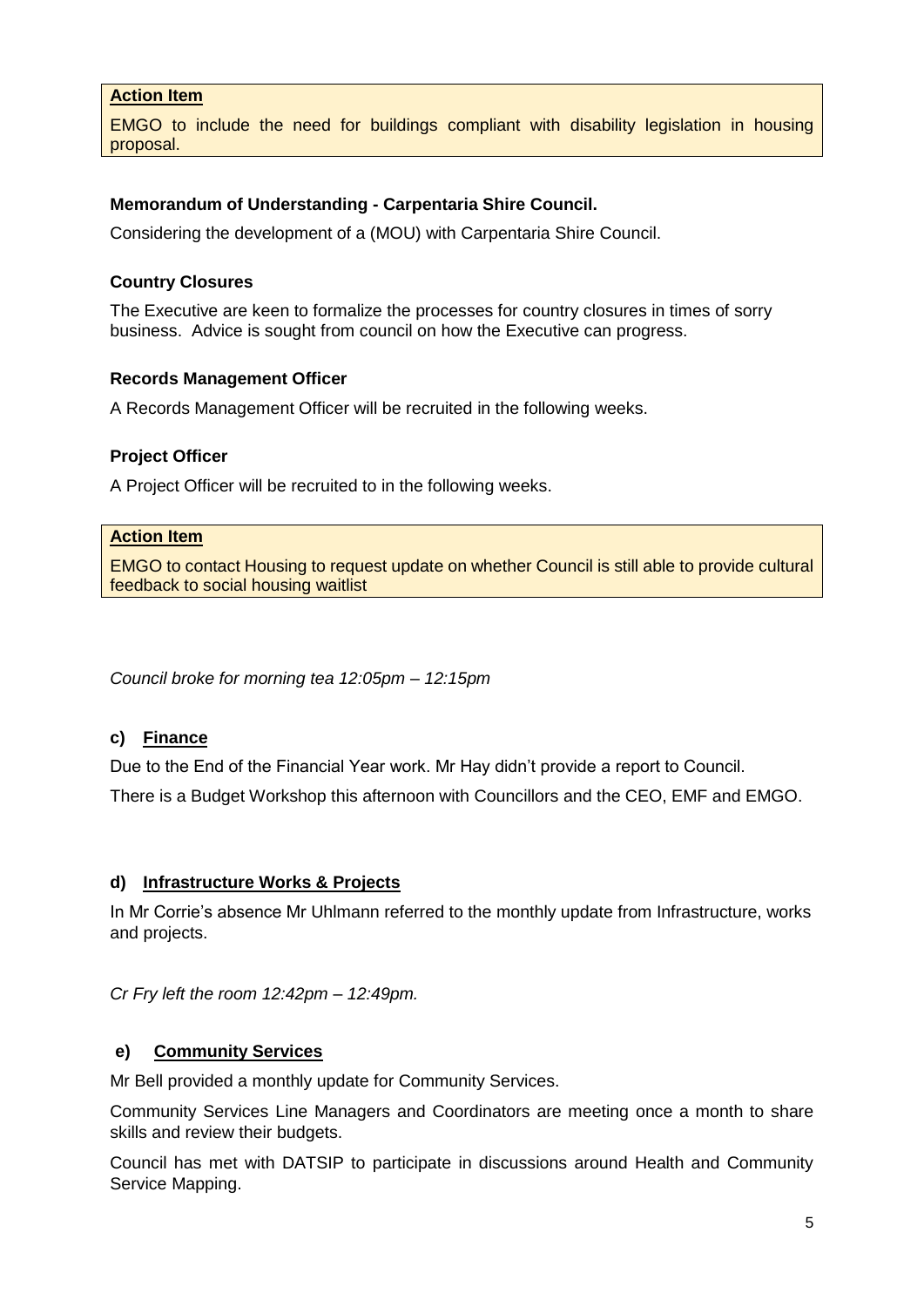**Aged Care** – Aged Care has commenced a new Team Leader position.

## **NDIS AND QCSS (Disabilities)**

### *NDIS*

5 participants have signed service agreements with KASC \$7607.18 total is for claimed invoices from 04/06/2019 – 30/06/2019.

Proposed NDIS budget for month of June with 4 clients was \$6299. Difference of actual and claimed funds \$1308.18 more than expected for the month of June.

### **Community Connector/s**

We are waiting for NDIA to provide feedback on funds yet to be received or contracts for the community connector role/s. They have tentatively booked to provide community connector training at the end of July 2019.

Advertised positions for community connector role/s and NDIS and Disability Support Coordinator have now closed.

# *QCCP*

QCCP transition to NDIS and QCSS: We still have 4 active clients that were receiving QCCP services until 30th June 2019. Department have issued an email update that identified QCCP clients will be automatically be transferred over to Access Point and able to continue receiving services with our QCSS funding until Access with NDIS is either confirmed or denied. It is undetermined if we have received any funds from QCSS as yet.

A proposed budget for QCSS funds is in H drive.

### **Compliance**

HR and Aged Care Manager have been providing incoming Blue card approvals and Yellow card exemption notices. Blue card and yellow card register is in process of update along with ROCS.

**Centrelink –** Centre is operating well. Contracts for this financial Year have been finalised.

### **Women's Meeting Place**

Council has had discussion with DATSIP to utilise operation budget to purchase a 4WD bus primarily to be utilised by Kowanyama Women through the Women's Meeting Place.

### **Women's Shelter and Play Group**

Women's Shelter - A desktop Audit will be conducted in July to ensure compliance across the Human Services Quality Framework.

The Playgroup – has moved into the old conference room. This will allow better utilisisation of the undercover area. New resources have been purchased to enhance this area. Playgroup will also benefit from a more suitable kitchen.

Family enrichment program has invested in a toy library.

The old playgroup rooms will facilitate the new conference room and they have received a fresh coat of paint and will in in no way be diminished by this move.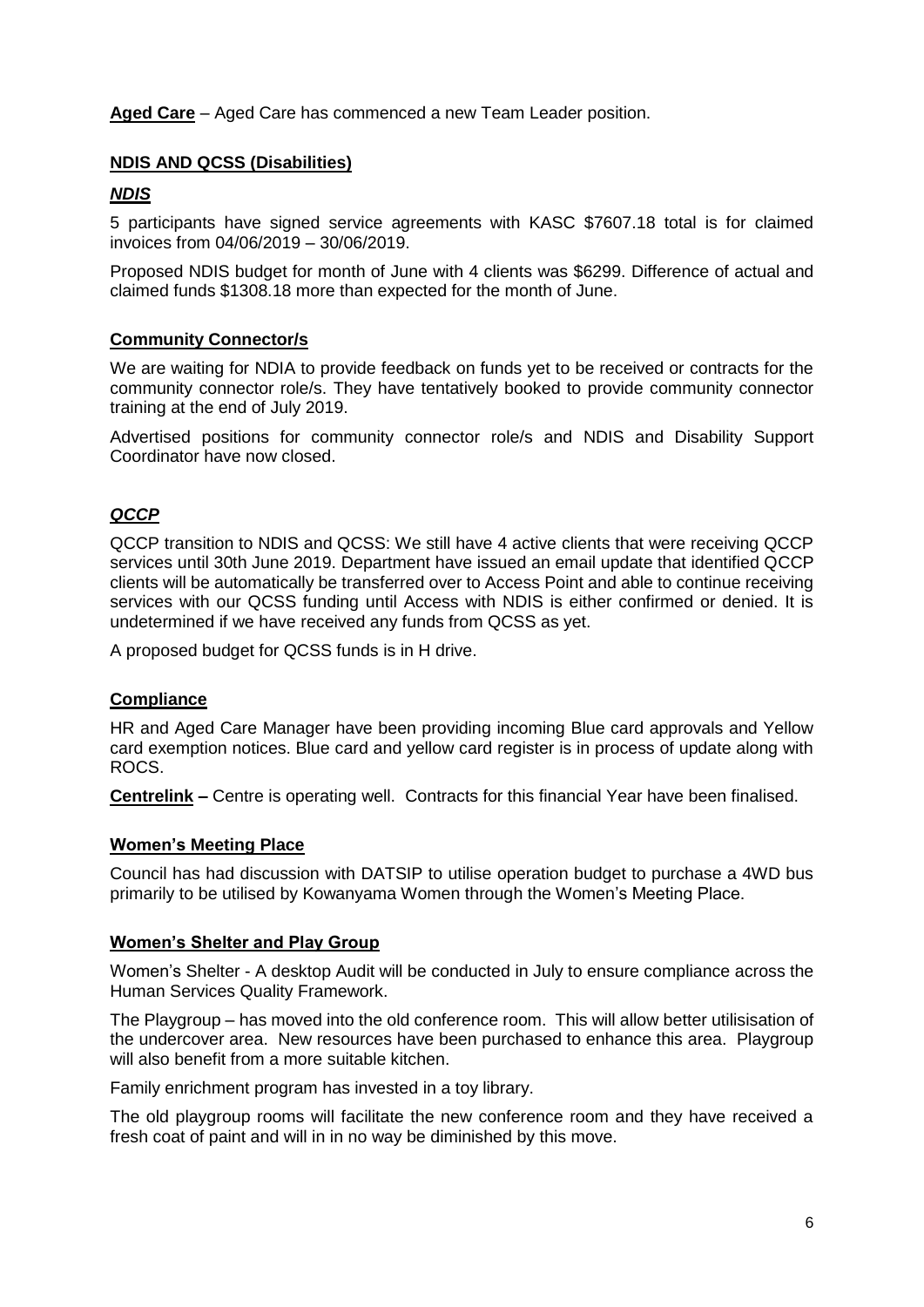## **Sport and Recreation and Youth Engagement**

In June, Sports and Rec Staff have undertaken the second out of 8 training blocks, they are well underway with their studies.

Multiple programs have been run over the month. The school oval has been utilised due to the MPC upgrades being undertaken. Unfortunately this has impacted on our Youth Disco's held every second Friday. Community has responded to this well and have been very understanding.

Sports and Rec Staff have supported multiple community events including an Under 8's day was celebrated at the MPC. This event was a collaboration between Kowanyama State School and our Sports and Recreation Program.

Pool remains closed until further notice – No staff rostered to this.

Cr. Wust raised how the Community Centre was progressing and whether further consultation was to take place regarding the building design.

#### **Action Item**

EMCS to liaise with EMIWP to ascertain current building plans for the Cultural Centre and to ensure Cr. Wust is involved in further building design consultation.

#### **Action Item**

EMCS to develop plan for Community Centre include – target groups, activities and management.

*Cr Yam departed room 13:13pm – 13:19pm*

### **f) Human Resources**

Ms Delaney provided the monthly update for Human Resources.

Staff numbers: 127 Current advertised Vacancies: 5 Current Workers Compensation Claims: nil

### **Key Details**

- Current vacancies:
	- o Administration Officer Cairns interviews scheduled
	- o Family Engagement Officer interviews scheduled
	- o Workshop Manager letter of offer issued
	- o Plant Operator interviews scheduled
	- o Groundsperson Swimming Pool and Recreation Precinct appointment on hold until Pool is operational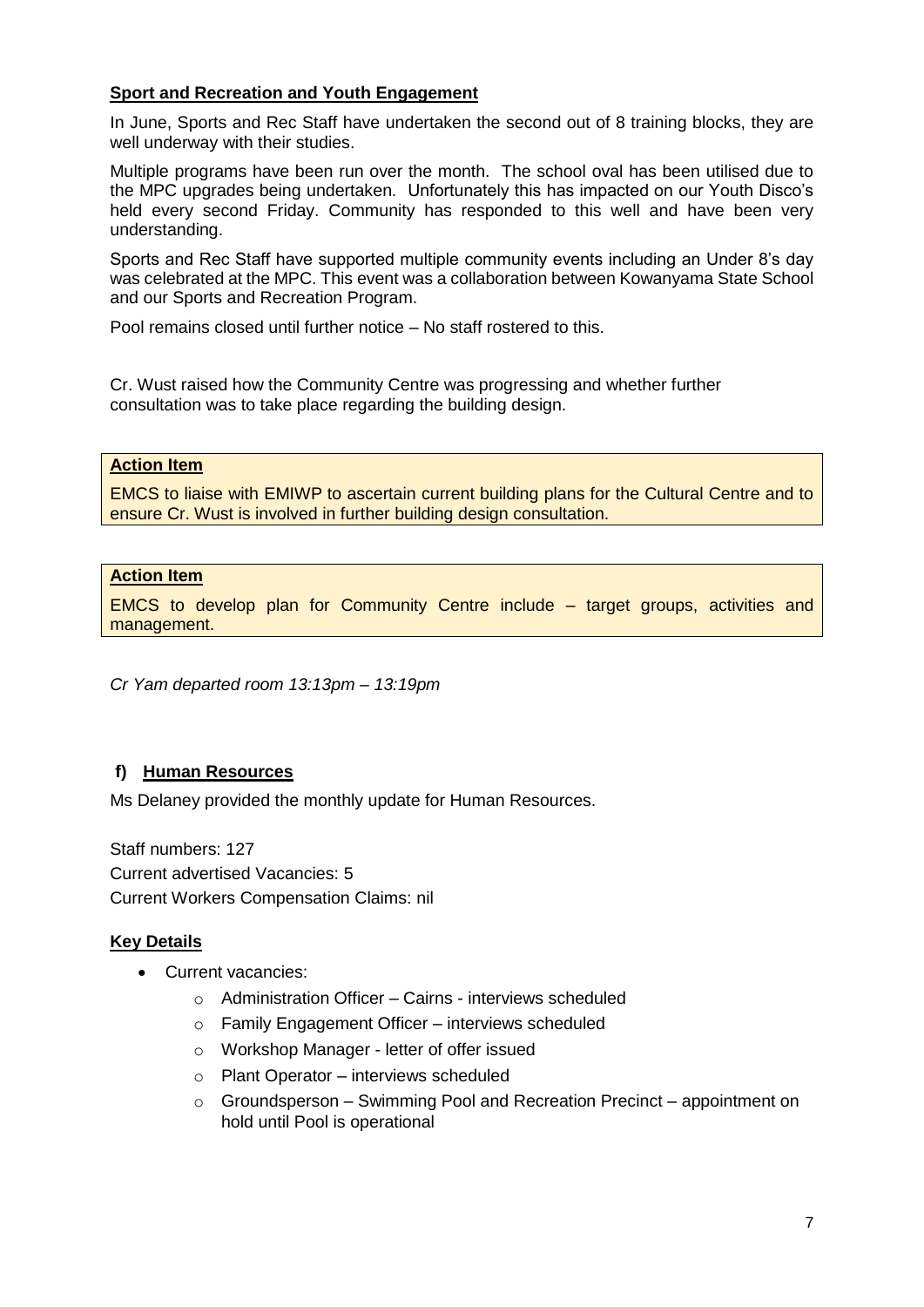- New Appointments:
	- o Personal Assistant to the CEO and Mayor Sherie Nikolai commenced
	- o Aged Care Services Team Leader -
- Training:

| <b>Online Fraud Awareness</b><br>Certificate III Horticulture<br>Cert III - Cleaning<br>4wd Training<br><b>Forklift</b> | Microsoft Office and Excel<br>$\circ$<br><b>Project Management</b><br>$\circ$<br><b>Remote Solar Installations</b><br>$\circ$<br><b>Authorised Officers</b><br>$\circ$<br>First Aid and CPR<br>$\Omega$ |
|-------------------------------------------------------------------------------------------------------------------------|---------------------------------------------------------------------------------------------------------------------------------------------------------------------------------------------------------|
|-------------------------------------------------------------------------------------------------------------------------|---------------------------------------------------------------------------------------------------------------------------------------------------------------------------------------------------------|

Currently working with the Executive Team to put together a school holiday work experience program for students coming back into the community from Boarding school. The program will enable current students to work in identified areas within Council on a casual basis, 3- 4 hours per day for 2 -3 days per week whilst they are on holidays from school

## **Action Item**

EMCS to review options available for community members to obtain ID.

#### **6) Agenda Reports**

a) 2019-2019 Operational Plan Final Year Review

Ms Wiggins presented the report

The purpose of an Annual Operational Plan is to set the projects that Council employees will be working on during the year to ensure that employees can effectively plan projects and to ensure council employees use resources as agreed by the Council. The projects contained in the Operational Plan are linked to the annual budget (which also needs to be approved by council).

As per the Local Government 2012 Regulations, every three months (a quarter) the Chief Executive Officer must present a written assessment of the local government's progress towards implementing the annual operational plan.

| RESOLUTION - That Council endorse the 2018 - | <b>Moved Cr Wust</b>                    |
|----------------------------------------------|-----------------------------------------|
| 2019 Operational Plan Final Year Review.     | <b>Seconded Cr Teddy</b>                |
|                                              | <b>MOTION CARRIED:</b><br>All in favour |